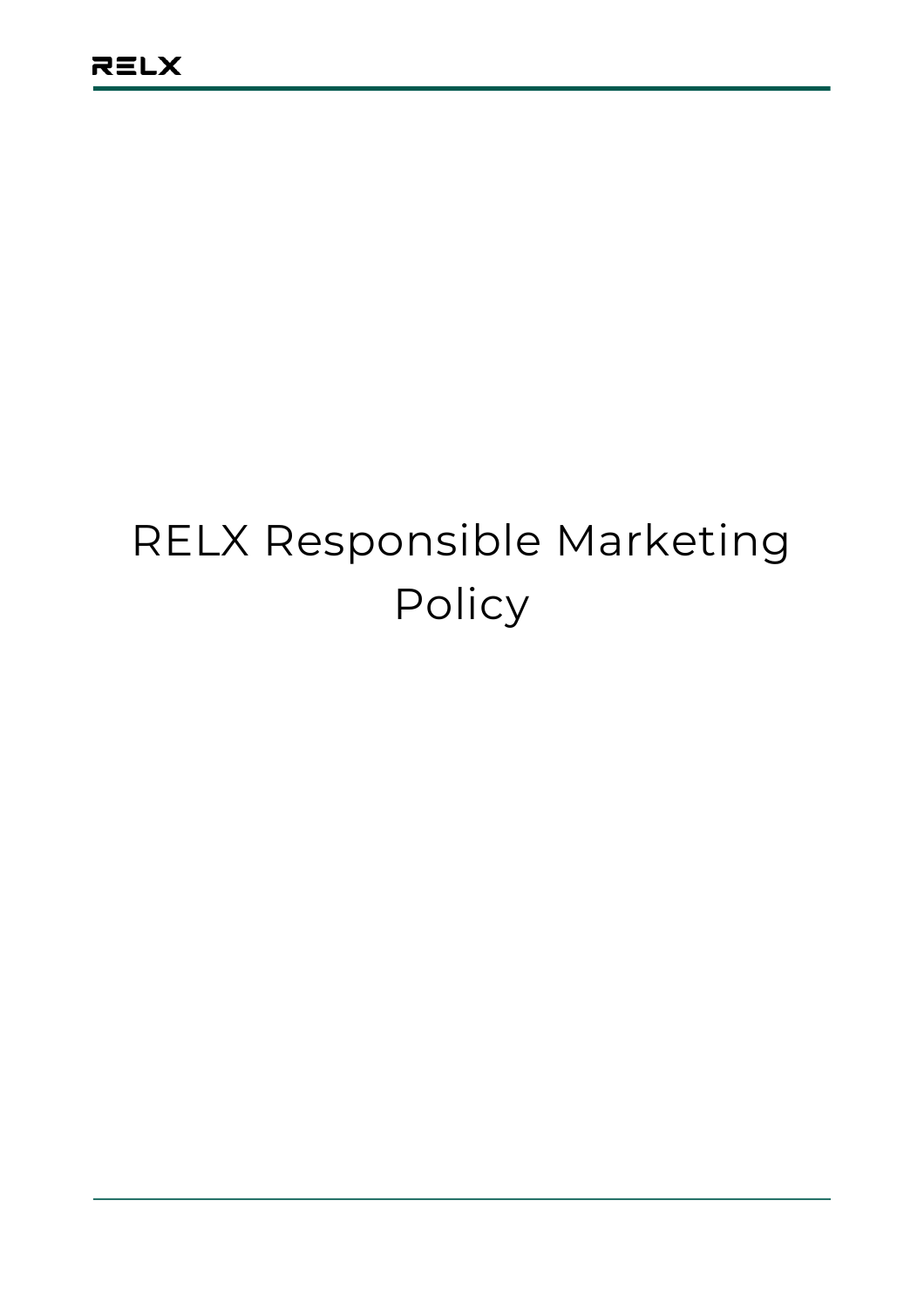RLX Technology (hereinafter referred to as "RELX", the "Company" or "We") is committed to operating and managing its business sustainably. When promoting and marketing the Company's products and services, we comply with national laws and regulations and international standards. We protect minors through effective internal control, training, and supervision while providing adult consumers with safe, high-quality products.

This policy applies to the Company's full-time and part-time employees, casual workers, and its subsidiaries and business partners such as agents and retailers.

# **Responsible Marketing Principles**

## **1 Minor protection**

**Commitment:** We are committed to doing our utmost to protect minors by implementing mandatory age verification and strengthening the crackdown on sales channels that the Company does not formally authorize and/or do not comply with laws and regulations (hereinafter referred to as "illegal sales channels"). We do not promote and sell e-vapors to minors.

#### **Measures:**

- We do not implement advertising or marketing campaigns for those under 18. Our promotional materials do not use pictures, features, or metaphors that appeal to minors.
- We implement mandatory age verification, strengthen the crackdown on illegal sales channels, and do our utmost to minimize the risk of minors being exposed to e-vapors.
- Our product packaging and store display contain obvious warning signs to prevent minors from buying and using our products.
- We contract with agents, retailers, and other partners on mandatory age verification and prohibiting sales to minors.
- We only provide product samples to adult smokers who have made such requests where permitted by law.

# **2 Marketing in compliance with the laws and regulations**

**Commitment:** We are committed to ensuring that our marketing content and methods comply with relevant laws, regulations, and industry standards, including but not limited to the Advertising Law of the People's Republic of China and the Interim Measures for the Administration of Internet Advertising.

#### **Measures:**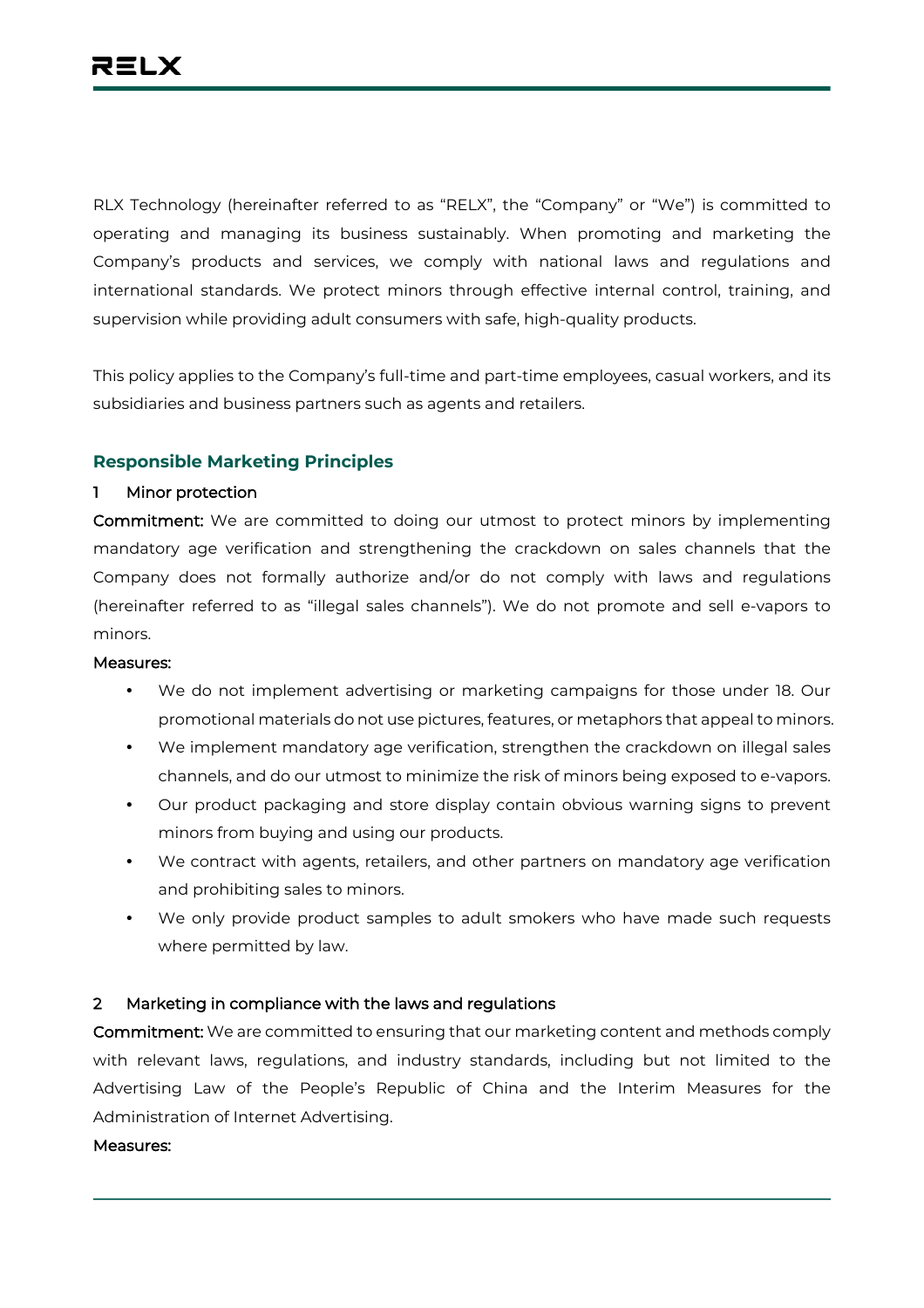- All our product packaging must present the following signs, "this product contains nicotine," the health risk warning, and "preventing minors use."
- The Company has established copywriting communication and release and sales systems, including the RELX Copywriting Communication and Release Regulation, which stipulates the principles and prohibitive provisions to be followed in copywriting communication and release, including no exaggerated publicity, false publicity, or induced consumption.
- The Company has established a responsible marketing material review and supervision procedure. All marketing materials must be approved by the Company's authorized management personnel.
- The Company regularly inspects agents and stores to verify whether their marketing activities comply with laws and regulations and the Company's relevant policies and systems. For agents and stores that violate the rules, the Company will refer to the RELX Punishment Measures for Non-Compliance Market Conducts to impose corresponding penalties.

# **Training**

**Commitment:** We are committed to carrying out regular training programs, constantly reinforcing employees' awareness of responsible marketing, ensuring that employees firmly abide by laws and regulations and the Company's policies and systems at work, raising risk prevention awareness, and practicing corporate social responsibility.

## **Measures:**

- We provide all employees with training on responsible marketing in various forms, such as online courses, regular department meetings, and information pushes on the internal work platform.
- We organize special training in various forms for all marketing personnel (including but not limited to the ongoing training on the Business Compliance Guidelines for all employees, the onboarding training program, and online/offline special training sessions) and timely share the latest laws, regulations, and routine cases, to improve employees' risk prevention capabilities.

## **Implementation Approach**

The Company's Board of Directors has the highest authority and ultimate responsibility for the Environmental, Social, and Governance (ESG) work. The Board of Directors has established an